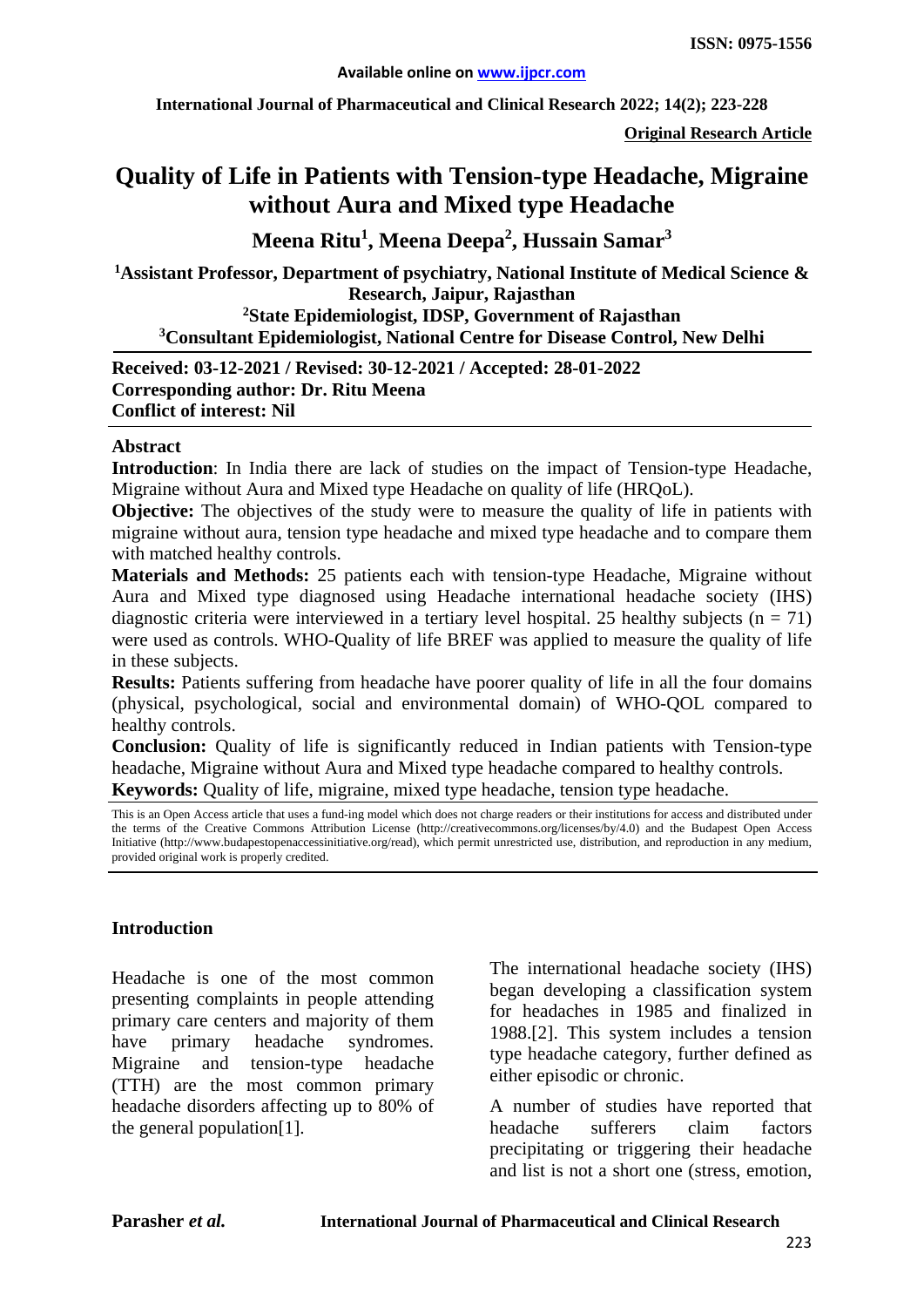flickering light, noise, fatigue, food, season etc.).[3,4]

Over the past two decades, health related quality of life (HRQoL) measures have been widely accepted as indices of disease impact on an individual. These measures use subjective ratings of the individual in a variety of areas to assess the overall impact of illness and therapy on a patient<sup>[5]</sup>. The Short Form-36 (SF-36) questionnaire is one such measure of HRQoL that has been extensively used in migraine patients.[6-9]

Headache patients with psychiatric disorders report greater headache frequency, increased physical disability and poorer quality of life compared to patients without psychiatric disorders. The identification of factors contributing to quality of life of patients with tension type headache and migraine has major implications for prognosis and treatment strategies.<sup>[10]</sup>

Very limited studies are available in Indian context on quality of life in headache subjects. Hence present study was planned to measure the quality of life in patients with migraine without aura, tension type headache and mixed type headache and to compare them with matched healthy controls.

# **Subjects and Methods:**

# **Study design, settings and participants:**

It was a hospital based non-randomized comparative observational study conducted over a period of 12 months from January 2020 to December 2021 in department of Psychiatry and Neurology of a tertiary care teaching hospital in Rajasthan, India. Patient attending the OPD of Psychiatry and Neurology department between 18-65 years of age group during the duration of study and fulfilling the inclusion criteria constituted the study population. The control group was non-related attendants of the patients or other age and sex matched individuals with no psychiatric or medical illness and volunteering to be a part of the study.

### **Inclusion criteria:**

Patient aged 18-65 years, diagnosed as having migraine without aura or tension type headache or having characteristics of both type of headache according to international headache society (IHS) diagnostic criteria were included in the study. Non-related attendants of the patients of similar age group and no previous history of any headache or psychiatric disorder or no chronic medical or surgical illness were selected as controls.

# **Exclusion criteria:**

Patient having any other chronic primary headache or evidence of secondary headache or with previous known psychiatric disorder were excluded from the study

### **Data collection:**

Patient attending the OPD of Psychiatry and Neurology department between 18-65 years of age group and diagnosed as having migraine without aura or tension type headache or having characteristics of both type of headache according to international headache society (IHS) diagnostic criteria were included in the study. 25 subjects in each group were selected for the study. After taking informed consent, subjects were interviewed in 2 sessions. Each session took around 1 hour.

In the  $1<sup>st</sup>$  session, patients diagnosed of having migraine without aura, tension type headache or mixed type of headache was evaluated in detail, in terms of clinical history, socio-demographic profile and complete general and systemic examination.

• Neurological examination (To rule out any organic cause for headache)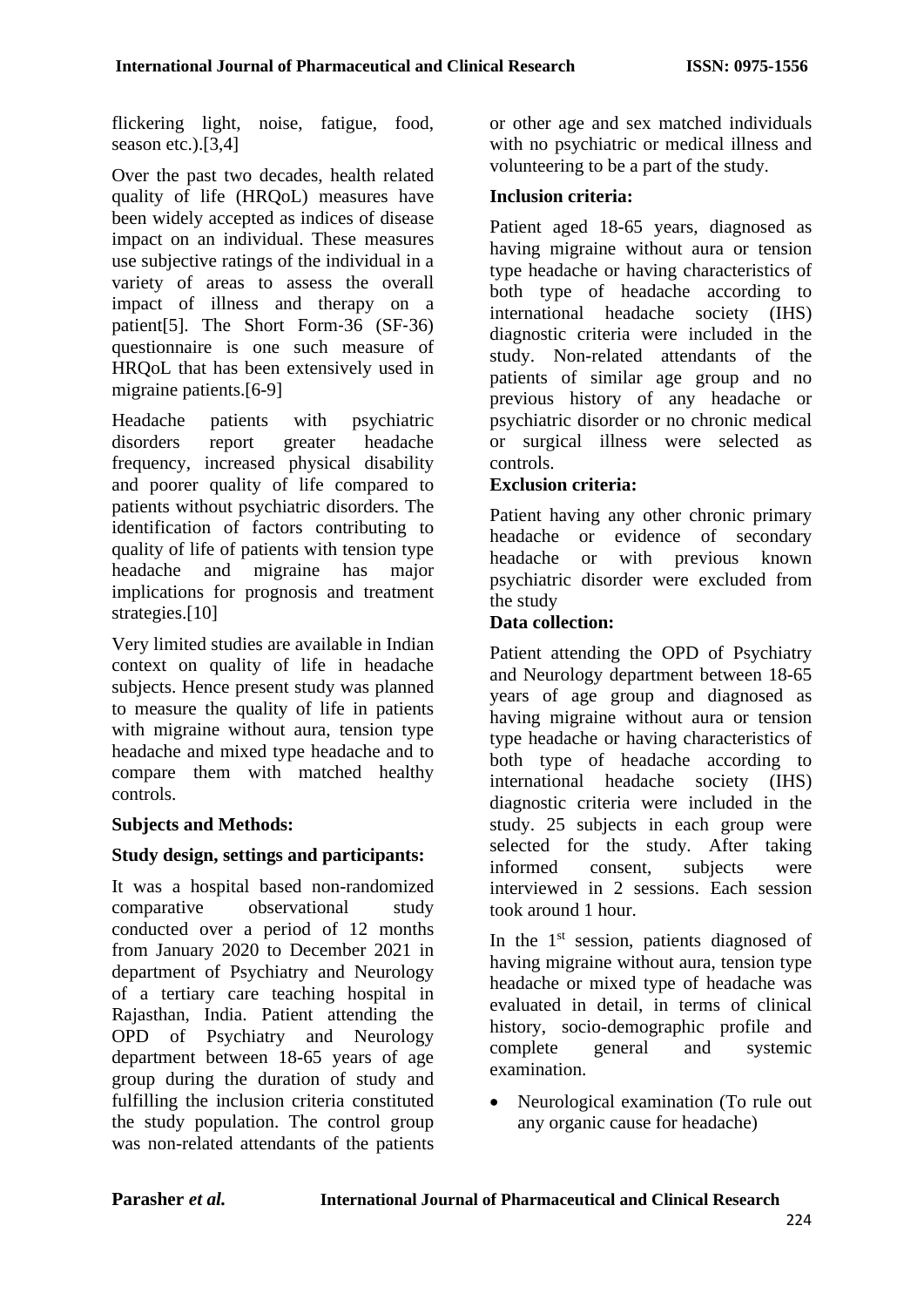- Ophthalmological examination for fundus and (to rule out refractory errors to rule out ophthalmological causes of headache)
- ENT examination (to rule out sinusitis, etc.)
- NCCT –SCAN was advised if required at any stage.

In 2nd session, WHO-Quality of life BREF was applied to measure the quality of life in these subjects.

#### **WHO Quality of Life (WHOQOL BREF) tool:**

The WHOQOL-BREF (field trial version) produces a quality-of-life profile. It is possible to drive four domain scores. There are also two items that were examined separately: question 1 ask about an individual's overall perception of quality of life and question 2 asks about an individual's overall perception of their health. The four domain scores denote an individual's perception of quality of life in each particular domain. Domain scores were scaled in a positive direction (i.e. higher scores denote higher quality of life).

#### **Statistical analysis:**

The collected data were transformed into variables, coded and entered in Microsoft Excel. Data were analyzed and statistically evaluated using SPSS-PC-20 version. Quantitative data was expressed in mean, standard deviation and difference between more than two groups was compared by

ANNOVA test while qualitative data were expressed in percentage and difference between proportions was tested by chi square test. 'P' value less than  $0.05$  was considered statistically significant.

### **Ethical issues:**

All participants were explained about the purpose of the study. Confidentiality was assured to them along with informed written consent. The study was approved by the Institutional Ethical Committee.

### **Observations & Results:**

Out of 100 patients 79% patients were in the age group of 20-40 yrs. Sixteen patients (16%) patients were above 40 years of age and only five (5%) of the patients were below 20 years of the age. Majority of the study subjects were males (54.0%) and married (72%). Majority of the study subjects 25% were housewives, whereas 22% of the study subjects reported to be unemployed. Eighteen (18%) of the study subjects were students whereas 16% of the study subjects were having business. Only 9% of the study subjects were professional while one patient was retired. Majority of the study subjects 50 (50%) belonged to the lower socio-economic status whereas 34% belonged to middle class socio-economic status. Sixteen (16%) study subjects belonged to lower middle socioeconomic status. Socio-demographic of individual groups in all subjects was given in table 1.

| Demographic           | <b>Controls</b>  | <b>Migraine</b>  | <b>Mixed type</b> | <b>Tension</b><br>type | P     |  |  |  |
|-----------------------|------------------|------------------|-------------------|------------------------|-------|--|--|--|
| data                  |                  |                  |                   | headache               | value |  |  |  |
| Age in years          | $32.40 \pm 9.65$ | $28.36 \pm 5.31$ | $32.32 \pm 11.95$ | $31.52 \pm 9.27$       | 0.12  |  |  |  |
| Male/Female           | 15/10            | 12/13            | 12/13             | 15/10                  | 0.69  |  |  |  |
| Married/Unmarried     | 19/6             | 16/9             | 18/7              | 19/6                   | 0.75  |  |  |  |
| Socio-economic status |                  |                  |                   |                        |       |  |  |  |
| Middle                | 8 (32.0%)        | $10(40.0\%)$     | $9(36.0\%)$       | $7(28.0\%)$            | 0.96  |  |  |  |
| Lower middle          | $5(20.0\%)$      | $4(16.0\%)$      | $3(12.0\%)$       | $4(16.0\%)$            |       |  |  |  |
| Lower                 | 12 (48.0%)       | $(44.0\%)$       | 13 (52.0%)        | 14 (56.0%)             |       |  |  |  |

**Table 1: Sociodemographic profile of study subjects**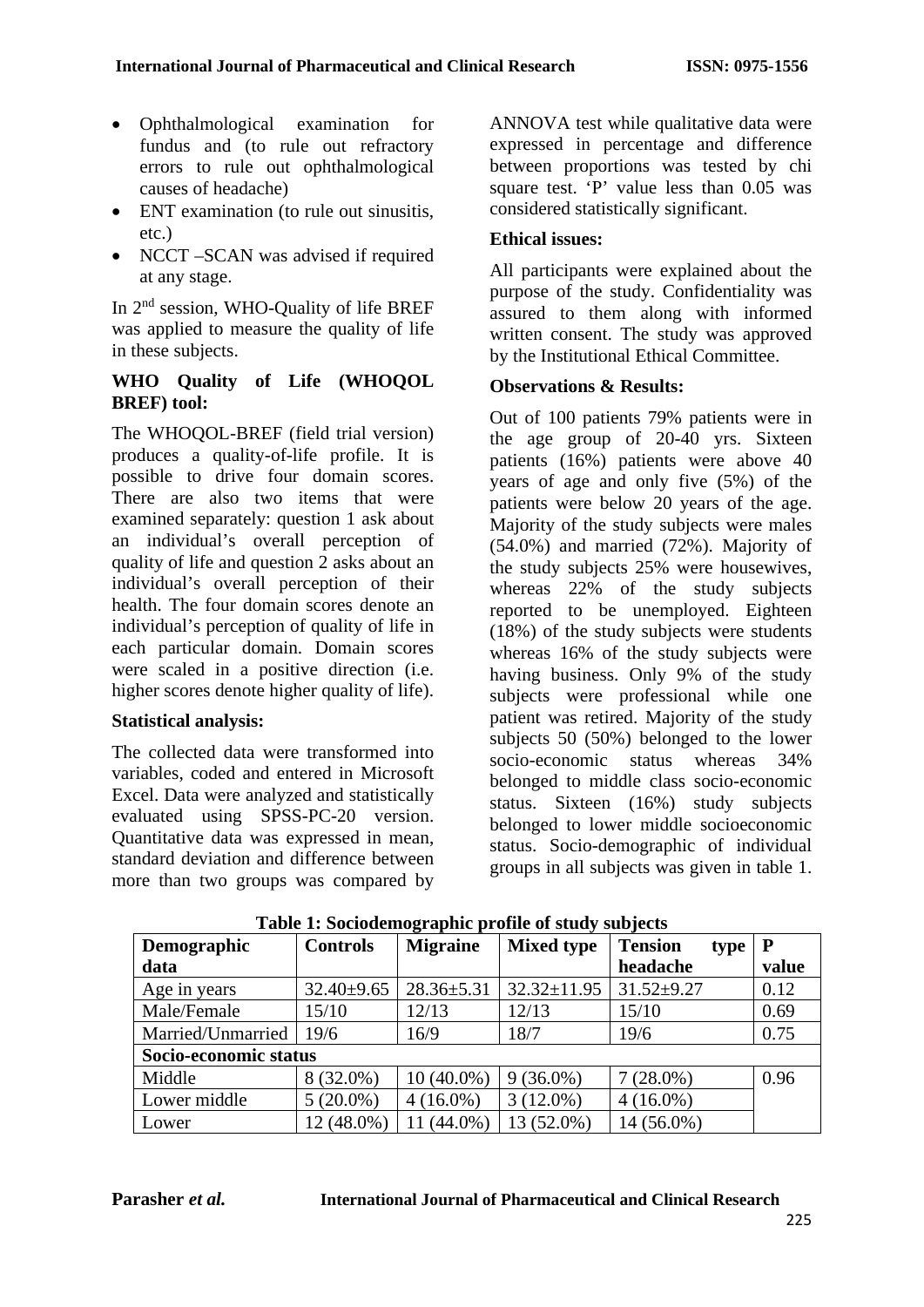Score of all the domains of quality of life were significantly higher in control group then other group with headaches. (Table 2).

| <b>QOL</b> Domain        | <b>Controls</b>  | <b>Migraine</b>  | <b>Mixed</b>     | <b>Tension</b><br>type | $\mathbf{P}$ |
|--------------------------|------------------|------------------|------------------|------------------------|--------------|
|                          |                  |                  | type             | headache               | value        |
| Physical<br>domain score | $28.24 \pm 2.08$ | $20.36 \pm 2.09$ | $19.08 \pm 3.02$ | $18.64 \pm 2.14$       | < 0.001      |
| Psychological<br>domain  | $22.64 \pm 1.99$ | $17.88 \pm 2.07$ | $15.84 \pm 2.36$ | $17.72 \pm 2.30$       | < 0.001      |
| Social domain            | $13.44 \pm 1.44$ | $9.76 \pm 1.87$  | $9.32 \pm 1.67$  | $9.48 \pm 1.73$        | < 0.001      |
| Environmental<br>domain  | $36.0 \pm 2.38$  | $24.32 \pm 1.99$ | $24.44 \pm 3.01$ | $23.96 \pm 2.28$       | < 0.001      |

**Table 2: QOL scores of different domains in study subjects**

# **Discussion:**

Present study was hospital-based case control comparison observation study to measure the quality of life in patients with migraine without aura, tension type headache and mixed type headache and to compare them with matched healthy controls.

Results of our study showed that the patients suffering from headache have poorer quality of life in all the four domains (physical, psychological, social and environmental domain) of WHO-QOL compared to healthy controls. Finding of our study was similar to study done by Lpiton  $RB$  et al<sup>11</sup> who concluded that individuals with migraine headache have lower HRQoL scores compared with controls. Moreover, among individuals with migraine headache, work-related disability is associated with lower HRQoL scores. Specifically, individuals classified with moderate to severe work-related disability had lower HRQoL scores than those classified with low disability. Similarly, Galego JCB et al.[12] evaluated the stress presence and its influence in the quality of life of 100 patients with chronic daily headache (CDH). SF-36 questionnaire was used, and they also concluded the majority of the patients presented stress with significant reduction in their quality of life. Gupta P et al.[13] explored quality of life in 50 male and 50 female migraine patients using PGI Quality of Life Scale. Quality of life of migraine patients was found significantly impaired. Migraine attack can undermine the individuals' self-confidence and sense of well-being, and repeatedly disrupt their normal routine work. Another study by Suijlekom HA et al.[14] established the health-related quality of life of patients with cervicogenic headache and to compare it with a random Dutch sample of control subjects and with patients with migraine without aura or with episodic tension-type headache. Domain scores for "physical functioning" of patients with cervicogenic headache were worse than those of patients with migraine or tensiontype headache. Physical functioning scores were lower for patients with tension-type headache than for those with migraine. Migraineurs reported a diminished score for "social functioning" compared to patients with tension-type headache. All Medical Outcomes Study 36-Item Short Form domain scores were significantly lower for patients with cervicogenic headache relative to the control group.<sup>33</sup> Similar to our study, Sun-Young Kim et al.[15] evaluated the contribution of headache chronicity to QOL in relation to clinical, psychiatric, and psychosocial variables in patients with migraine using Migraine-Specific Quality of Life (MSQoL) scale and concluded that chronic migraine appears to impair QOL directly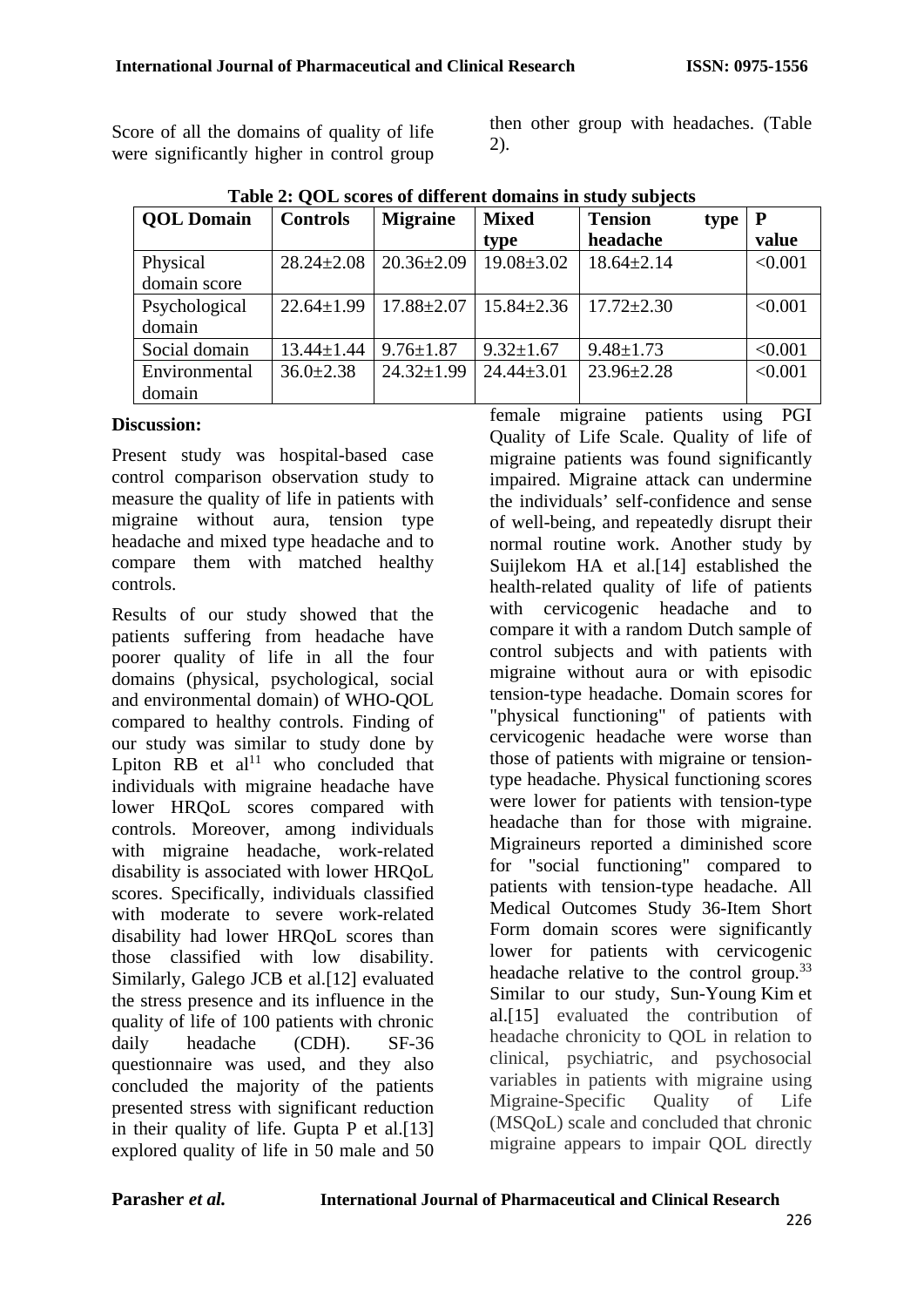as well as indirectly by provoking disability and depression. Finding of our study was also in concordance with [D'Amico D](http://www.ncbi.nlm.nih.gov/pubmed/?term=D%27Amico%20D%5BAuthor%5D&cauthor=true&cauthor_uid=12811603) et al.<sup>[16]</sup> who assessed quality of life (HRQOL) in Italian patients suffering from chronic migraine and medication overuse (150 subjects) or chronic cluster headache (22 subjects) using SF-36 and found that MIDAS and SF-36 were sensitive to clinical changes in a group of 84 patients with chronic migraine and medication overuse who completed the both questionnaires before and after treatment. Guitera V et al.[17] reported that primary CDH subjects showed a significant decrease in each health-related concept as compared with the healthy subjects. The highest decreases were seen for physical, bodily pain, vitality, and social functioning.

# **Conclusion & Recommendations:**

In conclusion quality of life is significantly impaired in patients with Tension-type Headache, Migraine without Aura and Mixed type Headache. Studied with larger sample size and in general populations are needed to see the quality of life. Also, objective component of quality of life should also need to be assessed to know complete impact on quality of life.

# **Limitations:**

Current study was based exclusively on hospital-based outpatient sample which might not be representativeness of patients in community and the data were collected from a college population of young adults so external validity as applied to older adults and treatment-seeking pattern is unclear. The QOL instrument WHO QOL-BREF used in this study is a generic instrument that was not designed specifically for headache patients, using a combination of both generic and specific instruments would have been a better choice. This instrument only assesses the subjective QOL, whereas the addition to objective measures might have been useful.

**Acknowledgments:** The authors are grateful to all the participants for their support and contribution.

# **Financial support and sponsorship:** Nil.

# **References:**

- 1. Silberstein SD, Olesen J, Bousser MG, Diener HC, Dodick D, First M et al. The International Classification of Headache Disorders, (ICHD‐II) revision of criteria for 8.2 Medication‐ overuse headache. Cephalalgia. 2005;25(6):460-5.
- 2. World Health Organization. Atlas of headache disorders and resources in the world 2011. [Internet] Available at: [https://www.who.int/mental\\_health/ma](https://www.who.int/mental_health/management/atlas_headache_disorders/en/) [nagement/atlas\\_headache\\_disorders/en](https://www.who.int/mental_health/management/atlas_headache_disorders/en/) [/](https://www.who.int/mental_health/management/atlas_headache_disorders/en/)
- 3. Badrul H, Kazi MR, Azharul H, Hasibul H, Rajib NC, Sharif UK et al. precipitating and relieving factor of migraine versus tension type headache. BMC Neurol. 2012 Aug 25; 12:82.
- 4. Al-Jabry NT, Abduljabbar AZ, Mansoor AN, Alhadad BA, Almukhtar NM, Al-Mutairy SA et al. Prevalence and Risk Factors of Tension Headache among 3rd Year Female Medical Students at Taibah University in Saudi Arabia. Int J Acad Sci Res. 2015; 3:46–53
- 5. Schipper H. Why measure quality of life? Can Med Assoc J. 1983; 128:1367‑70.
- 6. Garcia‑Monco JC, Foncea N, Bilbao A, Ruiz de Velasco I, Gomez‑Beldarrain M. Impact of preventive therapy with nadolol and topiramate on the quality of life of migraine patients. Cephalalgia. 2007; 27:920‑8.
- 7. Meletiche DM, Lofland JH, Young WB. Quality-of-life differences between patients with episodic and transformed migraine. Headache.